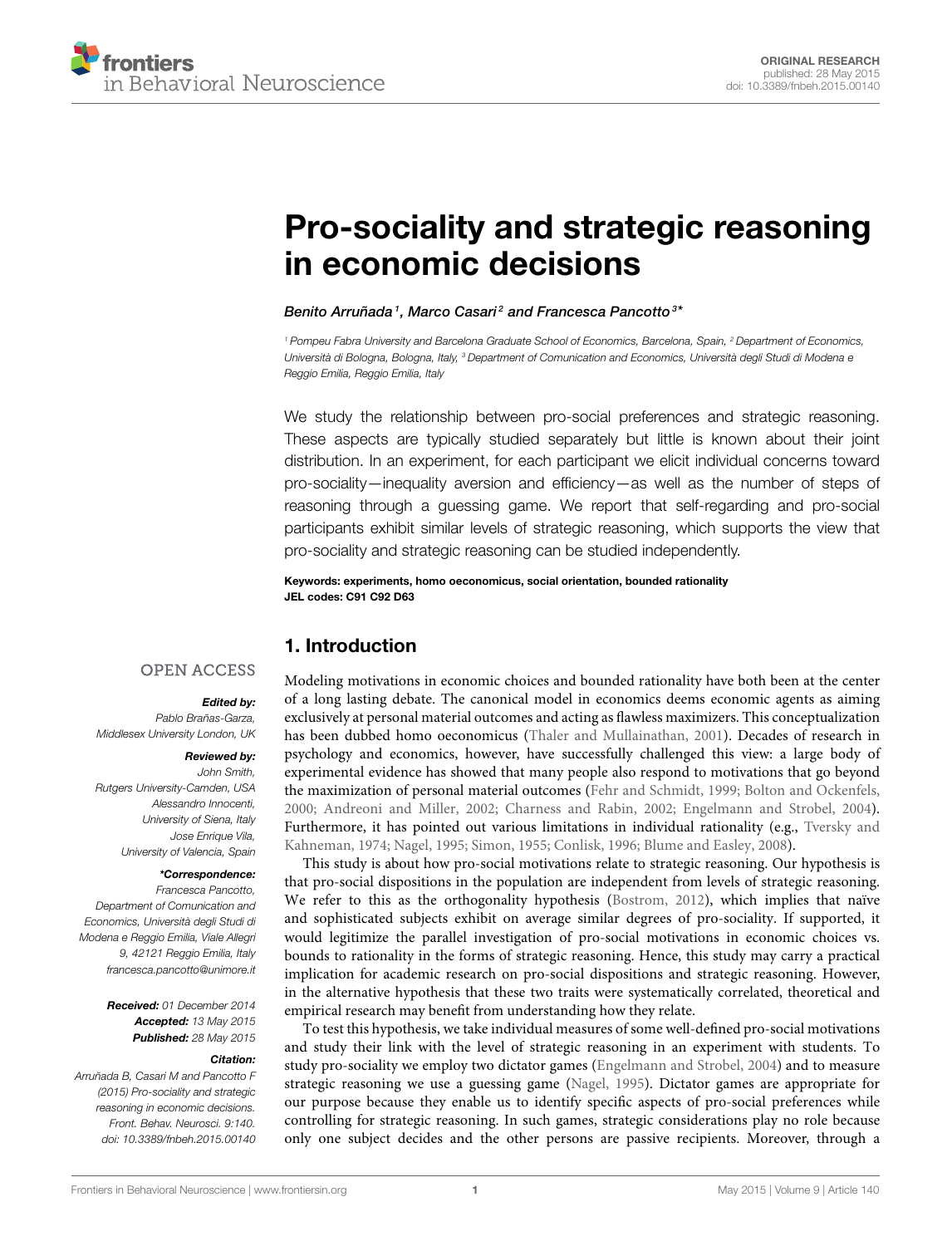guessing game one can explore strategic reasoning independently from pro-social concerns, because the total group earnings remain the same irrespective of participants choices, and because the predicted equilibrium strategy is identical for self-regarding and for pro-social participants.

In the literature, strategic reasoning has been studied in relation to cognitive skills and the findings mostly suggest that it correlates with many other measures of rationality. There is experimental evidence that subjects who choose lower numbers in guessing games exhibit higher scores in a psychometric test of cognitive ability [\(Burnham et al., 2009\)](#page-5-8), better performance in a Raven test [\(Gill and Prowse, 2014\)](#page-5-9), are better at learning tasks [\(Agranov et al., 2013\)](#page-5-10), exhibit higher scores in a Cognitive Reflection Test [\(Brañas-Garza et al., 2012;](#page-5-11) [Carpenter et al., 2013\)](#page-5-12), and score higher on the SAT and ACT [\(Carpenter et al., 2013\)](#page-5-12).

Some experiments studied other dimensions of strategic reasoning: making few reasoning errors in a beauty contest game appears positively related to the performance on the Operation Span test [\(Rydval et al., 2009\)](#page-6-4). Instead, [Georganas et al.](#page-5-13) [\(2014\)](#page-5-13) report no significant relationship between level-k playing and scores in various cognitive tests: IQ, Eye Gaze test for adult autism, Wechsler digit span working memory test, and Cognitive Reflection Test. [Coricelli and Nagel](#page-5-14) [\(2009\)](#page-5-14) find that strategic reasoning is possibly a separate and independent ability from computational skills.

The relationship between some of these cognitive abilities and pro-social dispositions has received some attention in the literature. Choices in dictator games have generally been put into relation with performance in tests of cognitive skills of various types (post-session survey, school math scores, Raven Progressive Matrix test, test of cognitive load, SAT). While some studies report that dictators with high cognitive skills give lower amounts to recipients [\(Millet and Dewitte, 2007;](#page-6-5) [Chen et al., 2013\)](#page-5-15), others report the opposite [\(Brandstatter and Guth, 2002;](#page-5-16) [Ben-Ner et al.,](#page-5-17) [2004;](#page-5-17) [Benjamin et al., 2013\)](#page-5-18), or find unclear effects [\(Hauge et al.,](#page-6-6) [2009\)](#page-6-6).

To the best of our knowledge, this is among the first contributions that studies the relationship between strategic reasoning using choices in a guessing game and pro-sociality in a dictator game with three players. The two closest studies are [Bayer and Renou](#page-5-19) [\(2011\)](#page-5-19)and [Dittrich and Leipold](#page-5-20) [\(2014\)](#page-5-20). The former studies the relationship between strategic reasoning using incentivized written accounts describing the reasoning behind choices instead of actual choices in the guessing game and choices in a standard two-person dictator and a trust game. They find that subjects following higher steps of reasoning are less pro-social than subjects following zero steps. [Bayer and Renou](#page-5-19) [\(2011\)](#page-5-19) employ a Dirty Faces Game to elicit the level of strategic reasoning and a dictator game to control for pro-sociality. Their focus is on how subjects play strategic-form games and do not report the direct correlation between strategic reasoning and prosociality. The present study yields two original results. First, it provides a more complete mapping of pro-sociality by expanding the scope of pro-social motivations under study. The standard two-person dictator game only captures the level of generosity, the degree of aversion to advantageous inequality (Fehr and Schmidt, [1999\)](#page-5-0). In our modified dictator games, we elicit individual measures about the concern for advantageous and disadvantageous inequality as well as of concerns for efficiency the willingness to give up personal earnings in order to increase overall group earnings. Second, it focuses on strategic reasoning, which is elicited in an incentivized way. We find that there is no systematic relationship between pro-sociality and strategic reasoning: Subjects appears to be distributed independently across these two dimensions as suggested by the orthogonality hypothesis.

This study leaves out some pro-social motivations such as positive and negative reciprocity or guilt aversion [\(Levine,](#page-6-7) [1998;](#page-6-7) [Ghidoni and Ploner, 2014\)](#page-5-21). Although these are important behavioral considerations, we have not included these motivations because they contain both pro-social and strategic aspects. Hence, we report here only some measures of pro-sociality and compare them with strategic reasoning. The paper is structured as follows. Section 2 describes the experimental design, Section 3 reports results, and Section 4 discusses results and concludes.

# **2. Materials and Methods**

We recruited 195 students from Purdue University using inclass announcements and then asking them to sign-up online through the ORSEE platform [\(Greiner, 2004\)](#page-6-8). A session consisted of three parts. The first part consisted of two tasks aimed at eliciting pro-social preferences along the lines of Engelmann and Strobel [\(2004\)](#page-5-4). The second part included a guessing game [\(Nagel, 1995\)](#page-6-2) aimed at assessing participants depth of strategic reasoning. The third part comprises a series of modified trust games. In a companion paper[—Arruñada and Casari](#page-5-22) [\(2013\)](#page-5-22)—we report on the third part and employ part one and two simply as controls. There we do not discuss the results of the first two parts, which is done here. Complete instructions including part three are available upon request to the authors.

At the outset, every participant had to submit a choice in each one of the two dictator games described in **[Table 1](#page-2-0)**. Each dictator game proposed a choice between alternative allocations of money within a group of three: Person 1, Person 2, and Person 3. The dictator (Person 2) decided among three available options: A, B, and C in game 1 and D, E, and F in game 2. Choices were made though pen-and-paper.

We followed the strategy method. Every participant made choices as if she was the dictator: she should imagine to be Person 2 and assign to the other two members of the group the earnings related to Person 1 and Person 3 as reported in **[Table 1](#page-2-0)**. All participants wrote their choices on a decision card that was marked with their anonymous identification number. The experimenter collected the cards, shuffled them, randomly formed groups, and followed the procedure described below to determine the individual payments. In each group, the decision card of one member was randomly selected to be Person 2 and the other two were assigned to Person 1 and 3. The card of the participant that was randomly selected as Person 2 was used to define the earnings in the group. Participants were informed that their decision would be implemented only if their card was randomly selected to be Person 2. The choices of the participant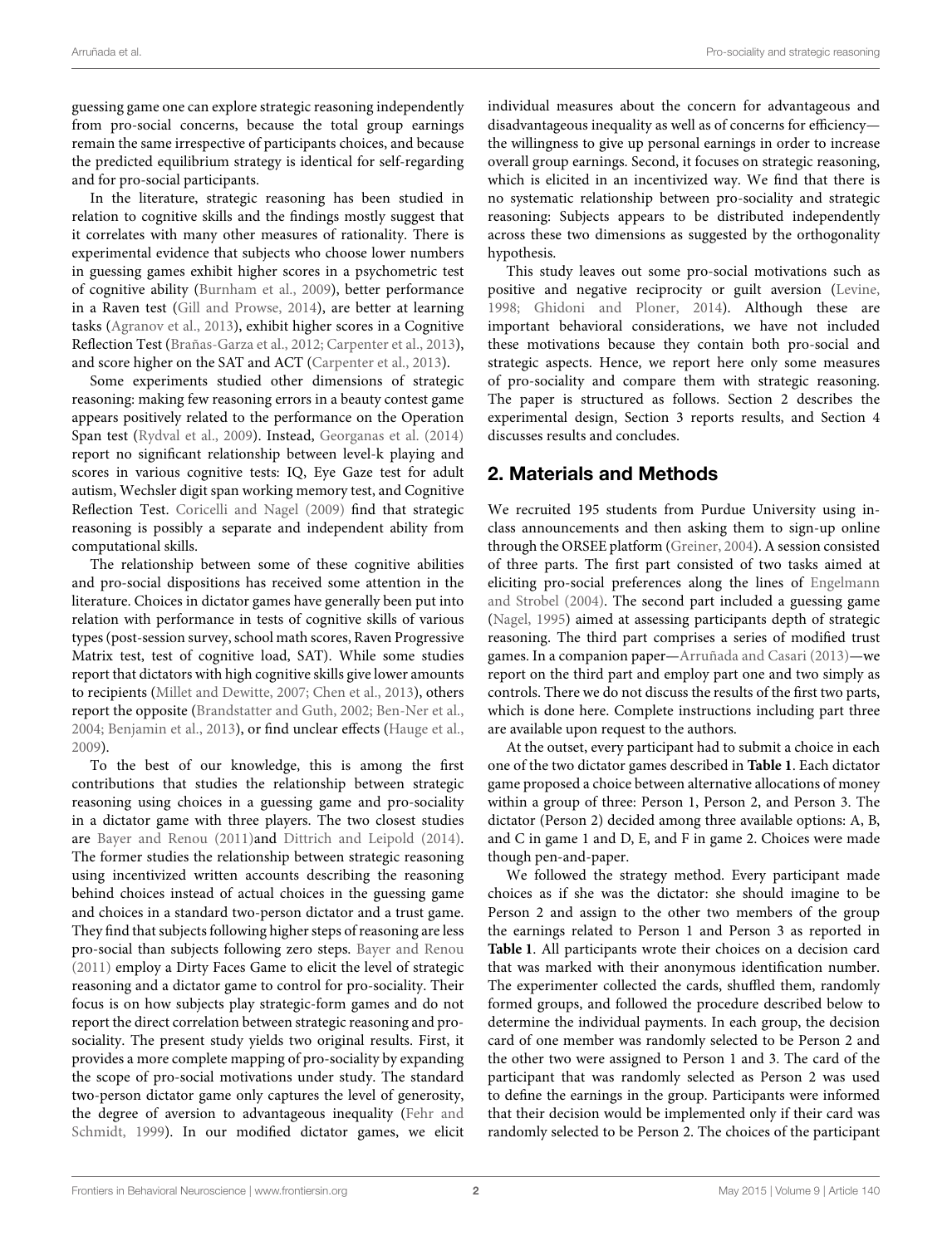| <b>Dictator games</b>                         | (1) Equality vs.<br>Self-regard |      |      | (2) Efficiency vs.<br>Self-regard |      |      |
|-----------------------------------------------|---------------------------------|------|------|-----------------------------------|------|------|
|                                               | A                               | в    | C    | D                                 | Е    | F    |
| Person 1                                      | 8                               | 11   | 12   | 20.5                              | 12   | 7.5  |
| Person 2 (dictator)                           | 8                               | 8.5  | 9    | 6.5                               | 7    | 7.5  |
| Person 3                                      | 8                               | 4.5  | 3    | 5                                 | 5    | 5    |
| Total payoffs<br>Predictions:                 | 24                              | 24   | 24   | 32                                | 24   | 20   |
| Self-regard                                   |                                 |      | X    |                                   |      | X    |
| Efficiency                                    | X                               | X    | X    | $\times$                          |      |      |
| Inequality aversion                           | X                               |      |      |                                   |      | X    |
| Maximin<br>Experimental choices ( $N = 195$ ) | X                               |      |      | X                                 | X    | X    |
| N of participants                             | 94                              | 27   | 74   | 100                               | 32   | 63   |
| Percentage                                    | 48.2                            | 13.8 | 37.9 | 51.3                              | 16.4 | 32.3 |
| <b>Guessing game</b>                          | (min 0, max 100)                |      |      |                                   |      |      |
| Predictions:                                  | $0 =$ Nash equilibrium          |      |      |                                   |      |      |
| Experimental choices ( $N = 195$ )            |                                 |      |      |                                   |      |      |
| Mean guess                                    | 42.7                            | 39.0 | 39.7 | 39.6                              | 44.6 | 41.6 |
| Median guess                                  | 38.0                            | 36.0 | 37.5 | 35.5                              | 41.6 | 42.0 |

#### <span id="page-2-0"></span>**TABLE 1 | Dictator and Guessing games.**

selected as Person 1 and Person 3 had no impact on the outcome. Half of the groups were paid according to choices made for the first dictator game and the other half to choices related to the second dictator game.

**[Table 1](#page-2-0)** lists the predictions according to various criteria. The predicted outcomes for inequality aversion are coherent with two widely employed economic models of pro-sociality (Engelmann and Strobel, [2004\)](#page-5-4).

To measure depth of strategic reasoning, we then introduced a one-shot guessing game. All participants had to write a real number between 0 and 100 on their personal decision cards. They were informed that groups of three would be randomly formed, and then a target number for each group would be computed by taking two thirds of the group average. Within each group, the participant closest to her target number received 6 points, which were evenly split in case of a tie. After every participant made a choice, the experimenter collected all decision cards and wrote the results for both tasks on the cards, and returned them to the participants who learned the results of these tasks at the end of the session.

Earnings were paid privately at the end of a session summing the points of all parts of the experiment: cash payments varied depending on the outcome according to the publicly announced rate of 0.45 USD for every point earned. Experimental instructions for the first and second parts are in the Appendix. All sessions were conducted in conformity with the relevant US regulatory standards. In particular, this study has obtained the approval of the IRB committee of Purdue University.

Each participant was present in only one session. There were a total of 16 sessions. A session included between 6 and 18 subjects.

A session lasted on average less than 2 h (this also includes the third part of the experiment), including instruction reading. A participant earned on average \$24.

In dictator game 1, the best choices for a self-regarding agent is option C. Choosing A or B reveals a willingness to forgo personal earnings to achieve a pro-social outcome: this would show a concern for equality. In dictator game 2, F maximizes the dictators earnings. Choosing D or E reveals a willingness to sacrifice personal earnings to increase group overall earnings, which indicates a concern for efficiency—the pro-social outcome. We have identified the best choice according to some criteria that the subjects may want to follow (**[Table 1](#page-2-0)**). These criteria include two widely employed economic models of pro-sociality, which codify inequality averse preferences (see [Engelmann and Strobel,](#page-5-4) [2004](#page-5-4) for a discussion).

The guessing game has a unique Nash equilibrium. It can be found by the iterated deletion of dominated strategies. This solving procedure predicts that a sophisticated player never chooses values larger than  $66.66 (= 100 \times 2/3)$ , no matter what others chose. If everyone does so, then strategic reasoning would suggest to eliminate values larger than  $44.44 (= 100 \times (2/3)^2)$ . Further iterations of this type of reasoning, will lead everyone to choose 0, which is the Nash equilibrium.

# **3. Results**

In this Section we present the raw choices separately for each task—dictator and guessing games—and then in relation to one another. In the dictator game about 37.9% of the participants chose C and 32.3% chose F (**[Table 1](#page-2-0)**): these choices reveal that only a minority of participants fit the predictions of a selfregarding agent. These results are in line with previous studies reporting the pro-sociality dispositions of a sizable share of the population (e.g., [Güth et al., 2001;](#page-6-9) [Andreoni and Miller, 2002\)](#page-5-2).

On the guessing game, individual guesses thoroughly spread from 0 through 100 (**[Figure 1](#page-3-0)**). Other experiments with the guessing game adopted multipliers of 1/2 or 2/3 and obtained similar results (e.g., [Nagel, 1995;](#page-6-2) [Coricelli and Nagel, 2009\)](#page-5-14). Note that the same equilibrium of zero holds for any game with a multiplier strictly below 1. We report data about choices in the guessing game classified according to the implicit number of steps of reasoning as in an Iterated Dominance solution model (ID, see [Bosch-Domenech et al., 2002\)](#page-5-23).

To study the relationships between levels of strategic reasoning and pro-sociality, we compared the revealed level of pro-sociality and the patterns of guesses.

In **[Figure 2](#page-3-1)** and in **[Table 2](#page-3-2)** we represent the fraction of subjects choosing options A and C in the dictator game subdivided by steps of reasoning in the guessing game.

In the left panel one can see that those who chose the prosocial option A and those who chose the self-regarding option C in dictator game 1 are a roughly constant share in each step of reasoning. In the right panel one can see that those who chose option D vs. F in game 2 do not vary systematically across step of reasoning. These findings are supported by a series of probit regressions, which show a lack of significant pro-sociality differences among decision makers characterized by distinct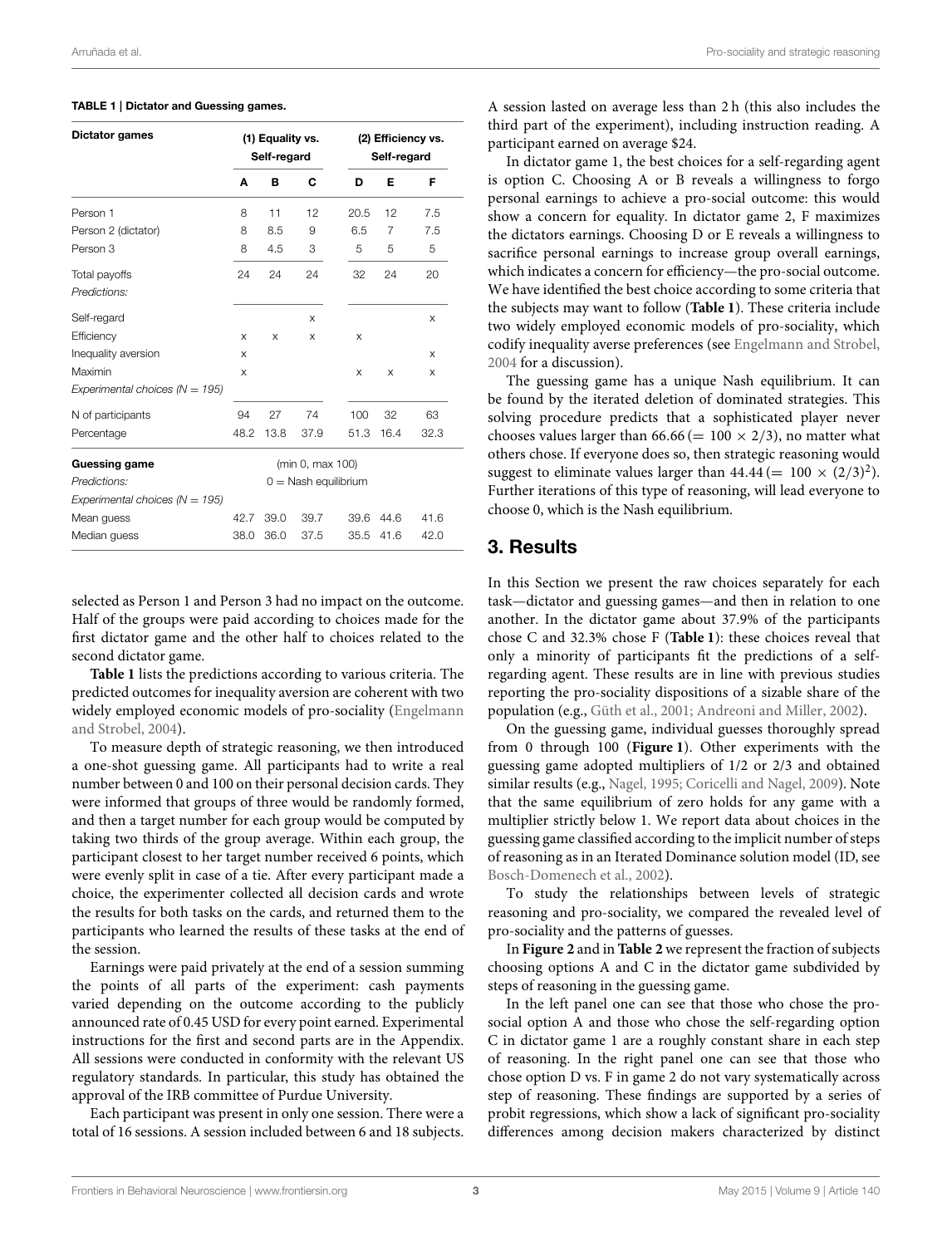

<span id="page-3-0"></span>

<span id="page-3-2"></span><span id="page-3-1"></span>**TABLE 2 | Joint choices in dictator and guessing games (number of participants).**

|        | Step 0<br>$(66.66 - 100)$ | Step 1<br>$(44.44 - 66.66)$ | Step 2<br>$(29.63 - 44.44)$ | <b>Higher steps</b><br>$(0-29.63)$ | Totals |
|--------|---------------------------|-----------------------------|-----------------------------|------------------------------------|--------|
|        | <b>DICTATOR GAME 1</b>    |                             |                             |                                    |        |
| Α      | 14                        | 23                          | 35                          | 22                                 | 94     |
| в      | 4                         | 7                           | 6                           | $10^{-}$                           | 27     |
| C      | 10                        | 19                          | 24                          | 21                                 | 74     |
|        | <b>DICTATOR GAME 2</b>    |                             |                             |                                    |        |
| D      | 13                        | 22                          | 34                          | 31                                 | 100    |
| F      | 7                         | 6                           | 11                          | 8                                  | 32     |
| F      | 8                         | 21                          | 20                          | 14                                 | 63     |
| Totals | 28                        | 49                          | 65                          | 53                                 | 195    |

<span id="page-3-3"></span>steps of reasoning (**[Table 3](#page-3-3)**). The dependent variable of these regressions takes value 1 when the participant chose a specific option in a dictator game (A, C, D, or F). The regressors are

| Dep. variable     |            | Choice for self-regard(C) |            |            | Choice for equality (A) |            |            | Choice for self-regard (F) |             |            | Choice for efficiency (D) |            |
|-------------------|------------|---------------------------|------------|------------|-------------------------|------------|------------|----------------------------|-------------|------------|---------------------------|------------|
| Step <sub>1</sub> | 0.081      | 0.081                     |            | $-0.077$   | $-0.077$                |            | 0.386      | 0.386                      |             | $-0.039$   | $-0.039$                  |            |
|                   | (0.303)    | (0.303)                   |            | (0.297)    | (0.297)                 |            | (0.309)    | (0.309)                    |             | (0.298)    | (0.298)                   |            |
| Step 2            | 0.032      |                           |            | 0.097      |                         |            | 0.064      |                            |             | 0.148      |                           |            |
|                   | (0.290)    |                           |            | (0.283)    |                         |            | (0.299)    |                            |             | (0.284)    |                           |            |
| Higher Steps      | 0.103      |                           |            | $-0.214$   |                         |            | $-0.065$   |                            |             | 0.304      |                           |            |
|                   | (0.299)    |                           |            | (0.294)    |                         |            | (0.312)    |                            |             | (0.294)    |                           |            |
| Step 2 or Higher  |            | 0.064                     |            |            | $-0.042$                |            |            | 0.007                      |             |            | 0.217                     |            |
|                   |            | (0.270)                   |            |            | (0.263)                 |            |            | (0.279)                    |             |            | (0.264)                   |            |
| Step 1 or Higher  |            |                           | 0.069      |            |                         | $-0.053$   |            |                            | 0.124       |            |                           | 0.142      |
|                   |            |                           | (0.262)    |            |                         | (0.256)    |            |                            | (0.271)     |            |                           | (0.256)    |
| Constant          | $-0.366$   | $-0.366$                  | $-0.366$   | 0.000      | 0.000                   | 0.000      | $-0.566**$ | $-0.566***$                | $-0.566***$ | $-0.090$   | $-0.090$                  | $-0.090$   |
|                   | (0.243)    | (0.243)                   | (0.243)    | (0.237)    | (0.237)                 | (0.237)    | (0.251)    | (0.251)                    | (0.251)     | (0.237)    | (0.237)                   | (0.237)    |
| Log likelihood    | $-129.360$ | $-129.408$                | $-129.405$ | $-134.111$ | $-135.004$              | $-135.001$ | $-120.934$ | $-121.069$                 | $-122.581$  | $-133.999$ | $-134.225$                | $-134.954$ |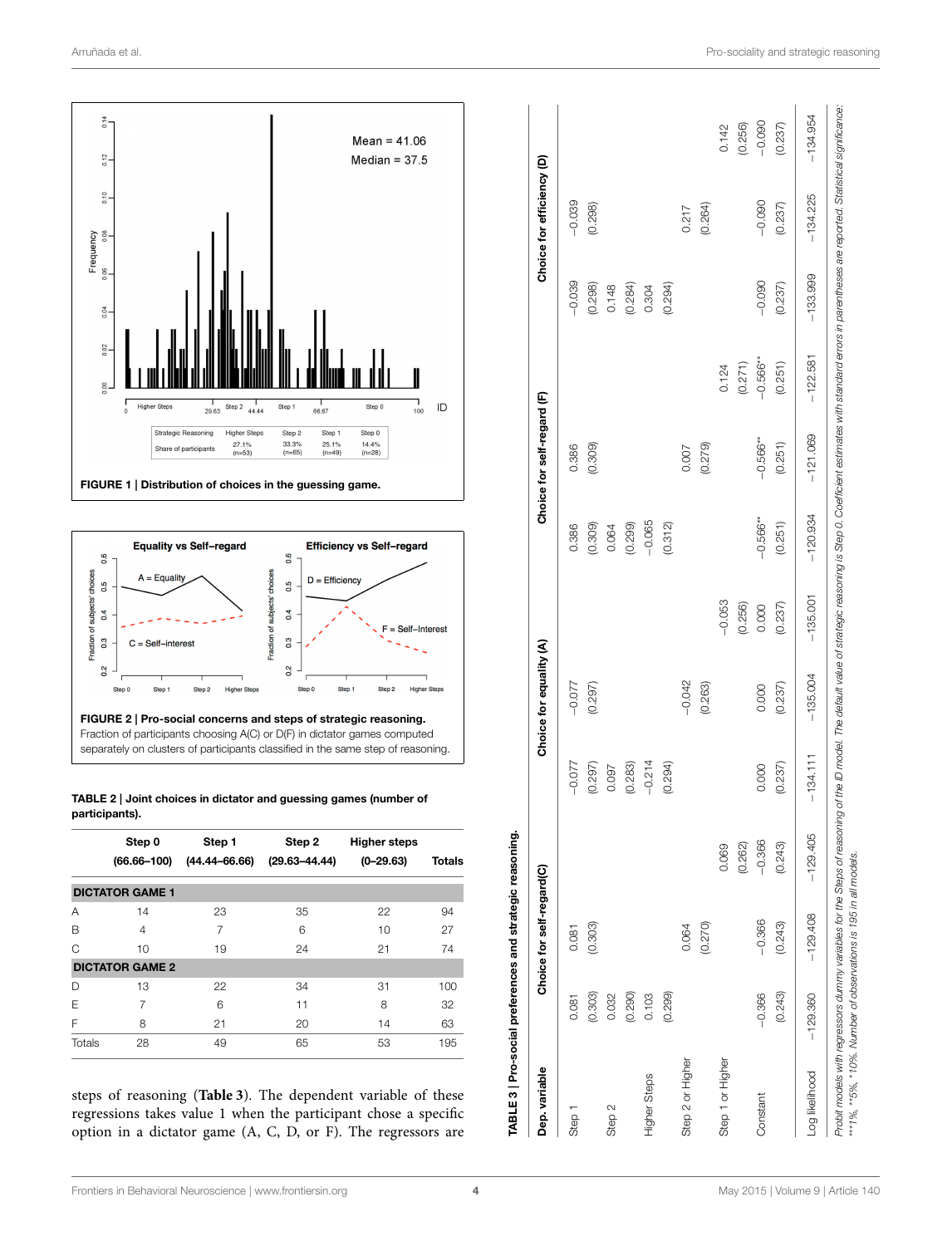a list of dummy variables that codify the number of steps of reasoning according to the ID model. As a robustness check, one specification contrasts Step 0 vs. more than 0, another separate Step 0 from Step 1 and cluster Step 2 or higher, while another considers all four step category separately. In each of these three econometric specifications—within the four options A, C, D, and F—we do not find a relationship between pro-sociality and strategic reasoning.

One can also jointly consider the two choices in the dictator games. This allows us to identify strictly self-regarding participants as those who chose C and F  $(n = 42, 21.5\%)$ , and strongly pro-social as those who chose A and D ( $n = 63$ , 32.3%). These two categories of participants are less likely to be classified as self-regarding or pro-social by pure chance. A series of probit regressions on the joint choices generally reveals no correlation between being self-interest or pro-social and the number of steps of reasoning (**[Table 4](#page-4-0)**). An exception is the higher fraction of self-regarding choices for those classified as Step 1 reasoning over Step 0, which is weakly significant (see columns (1) and (2) in **[Table 4](#page-4-0)**). In addition, we performed a variety of robustness checks with different specifications that include as additional observations the intermediate choices (B, E), or employ another set of regressors for the level of strategic reasoning, or follow an alternative classification of individuals in terms of strategic reasoning (for instance the Iterated Best Reply model, as of [Nagel, 1995,](#page-6-2) see Online Supplementary Material).

To sum up, the evidence outlined in this Section supports two main results.

Result 1. *The fraction of participants who prefer equality over self-regard is similar across steps of reasoning.*

Result 2. *The fraction of participants who prefer efficiency over self-regard is similar across steps of reasoning.*

# **4. Discussion**

In this paper we classify participants according to a proxy of their depth of strategic reasoning in a guessing game, and then considered their pro-social dispositions as revealed in two dictator games. The evaluation of pro-sociality considers both concerns for equality and efficiency, which are aspects that currently play a central role in the social sciences within the debate about motivations for economic behavior (Fehr and Schmidt, [1999;](#page-5-0) [Bolton and Ockenfels, 2000;](#page-5-1) [Andreoni and Miller,](#page-5-2) [2002;](#page-5-2) [Charness and Rabin, 2002;](#page-5-3) [Engelmann and Strobel, 2004;](#page-5-4) [Rand et al., 2012\)](#page-6-10).

We report that the level of strategic reasoning has no significant relationship with pro-sociality. In particular, participants with a low ability to perform strategic reasoning exhibit similar degrees of pro-sociality than others, which suggests that deviations from the self-regarding behavior appears to be a purposeful action. One practical implication of this result is that scholars can proceed in parallel in the investigation of pro-social motivations in economic choices vs. bounds to rationality in the forms of strategic reasoning.

Arguably, strategic reasoning is only a specific dimension within the assumption of rationality in economic behavior. As suggested by an anonymous referee, by focusing on game-theoretical procedures to solve the game, we provide a computational account of the cognitive process underlying the actual decision-making. A more systematic test of the initial conjectures could include also other dimensions of rationality, such as numeracy ability, IQ, ability to deal with cognitive loads, consistency in choices, which are not explored in this paper.

The implications of our findings are at the moment limited to strategic reasoning and not to the more encompassing assumption of rationality. Although somewhat specific, strategic reasoning is a cognitive process with wide applications in economic settings. Whenever individuals are asked to reason iteratively and think inductively, strategic reasoning is at play

<span id="page-4-0"></span>

| Dep. variable       |             | Choice for self-regard (C and F) |             |            | Choice for pro-social (A and D) |            |
|---------------------|-------------|----------------------------------|-------------|------------|---------------------------------|------------|
| Step 1              | $0.676*$    | $0.676*$                         |             | $-0.061$   | $-0.061$                        |            |
|                     | (0.369)     | (0.369)                          |             | (0.316)    | (0.316)                         |            |
| Step 2              | 0.454       |                                  |             | 0.313      |                                 |            |
|                     | (0.362)     |                                  |             | (0.296)    |                                 |            |
| Higher steps        | 0.427       |                                  |             | 0.047      |                                 |            |
|                     | (0.372)     |                                  |             | (0.310)    |                                 |            |
| Step 2 or Higher    |             | 0.442                            |             |            | 0.197                           |            |
|                     |             | (0.342)                          |             |            | (0.278)                         |            |
| Step 1, 2 or Higher |             |                                  | 0.515       |            |                                 | 0.124      |
|                     |             |                                  | (0.334)     |            |                                 | (0.271)    |
| Constant            | $-1.242***$ | $-1.242***$                      | $-1.242***$ | $-0.566**$ | $-0.566**$                      | $-0.566**$ |
|                     | (0.317)     | (0.317)                          | (0.317)     | (0.251)    | (0.251)                         | (0.251)    |
| Log-likelihood      | $-99.780$   | $-99.786$                        | $-100.300$  | $-121.305$ | $-121.922$                      | $-121.581$ |

*Probit models with regressors dummy variables for the Steps of reasoning of the ID model. The default value of strategic reasoning is Step 0. Coefficient estimates with standard errors in parentheses are reported. Statistical significance:* \*\*\**1%,* \*\**5%,* \**10%. Number of observations is 195 in all models.*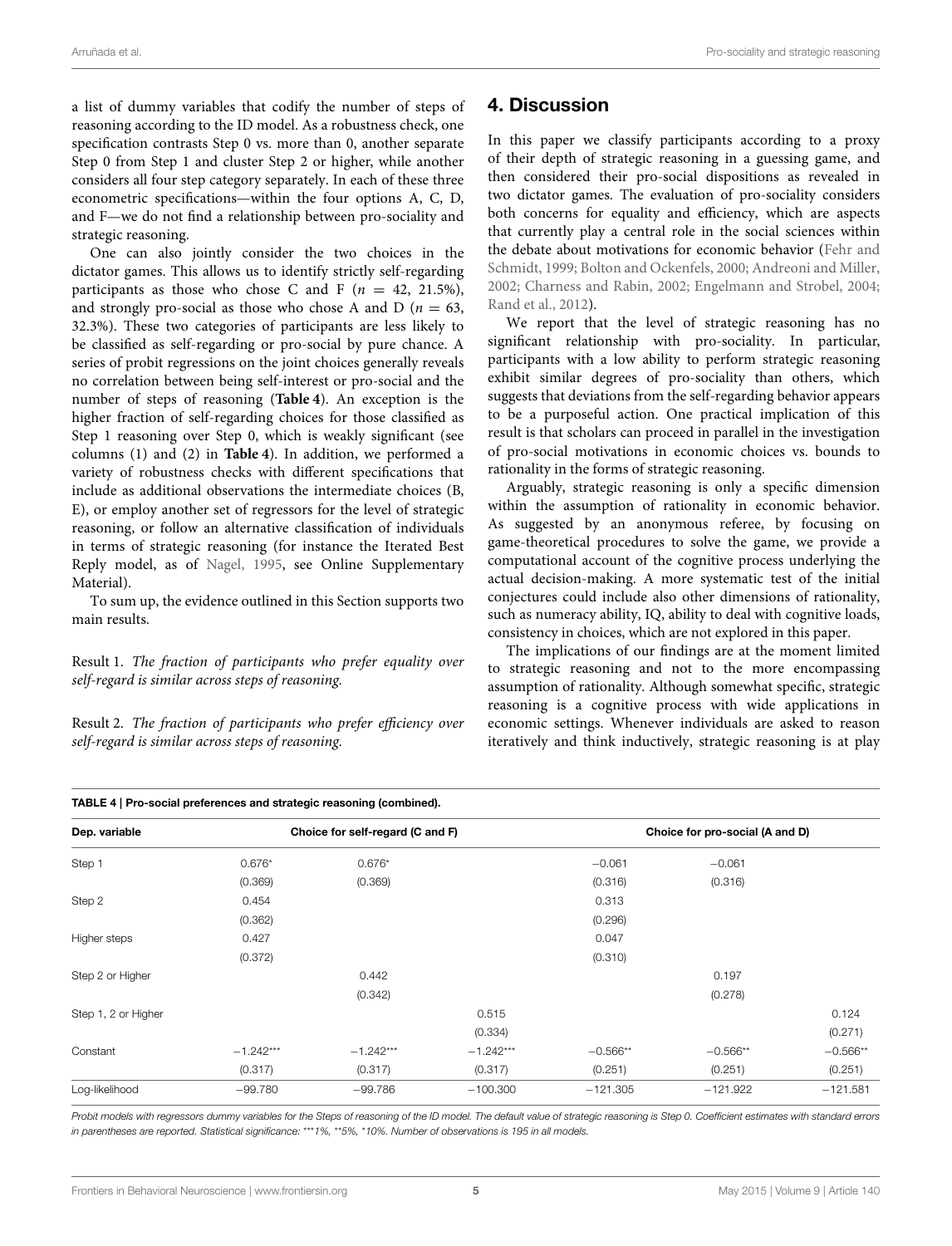[\(Carpenter et al., 2013\)](#page-5-12). Consider for instance the choice to save for retirement or how much to invest in education. Moreover, when others' behavior is relevant for personal outcome, because interaction is at play, both personal strategic ability and the ability to assess the strategic sophistication of others is crucial.

An important qualification related to the ability to predict others' levels of reasoning is required in our design. The classification of participants by depth of reasoning presents indeed limitations: according to the Iterative Dominance model (ID), while any choice equal or above 66.7 is a clear sign of lack of strategic reasoning, any choice less than 66.7 can be rationalized, by assuming a specific belief about what others will do. As we do not observe individual beliefs, we cannot rule out those values as unreasonable. Hence, a high guess either characterizes participants with low steps of reasoning or those who believe that everybody else is unable perform strategic reasoning (Coricelli and Nagel, [2009\)](#page-5-14).

We interpret the data according to the former view and hence assume that there is a positive correlation between the level of strategic reasoning of a person and her belief about the level of strategic reasoning of the others. Finally, the assessment of the individual level of strategic reasoning is tied to the use of a particular model, in this case the ID model. Alternative classifications in steps are possible and codify different reasoning protocols, for instance the Iterated Best Reply model (IBR, see [Nagel, 1995\)](#page-6-2). Nevertheless, our results do not substantially

## **References**

- <span id="page-5-10"></span>Agranov, M., Caplin, A., and Tergiman, C. (2013). *Naive Play and the Process of Choice in Guessing Games.* Pasadena, CA: Mimeo, California Institute of Technology.
- <span id="page-5-2"></span>Andreoni, J., and Miller, J. (2002). Giving according to garp: an experimental test of the consistency of preferences for altruism. *Econometrica* 70, 737–753. doi: 10.1111/1468-0262.00302
- <span id="page-5-22"></span>Arruñada, B., and Casari, M. (2013). *Fragile Markets: An Experiment on Judicial Enforcement.* Bologna: Mimeo, University of Bologna.
- <span id="page-5-19"></span>Bayer, R.-C., and Renou, L. (2011). *Cognitive Abilities and Behavior in Strategicform Games.* Working Paper No. 16, University of Leicester.
- <span id="page-5-17"></span>Ben-Ner, A., Kong, F., and Putterman, L. (2004). Share and share alike? genderpairing, personality, and cognitive ability as determinants of giving. *J. Econ. Psychol.* 25, 581–589. doi: 10.1016/S0167-4870(03)00065-5
- <span id="page-5-18"></span>Benjamin, D. J., Brown, S. A., and Shapiro, J. M. (2013). Who is behavioral? cognitive ability and anomalous preferences. *J. Eur. Econ. Assoc.* 11, 1231–1255. doi: 10.1111/jeea.12055
- <span id="page-5-6"></span>Blume, L., and Easley, D. (2008). *Rationality, The New Palgrave Dictionary of Economics, 2nd Edn.* London: Palgrave Macmillan, 884–893. doi: 10.1057/9780230226203.1390
- <span id="page-5-1"></span>Bolton, G. E., and Ockenfels, A. (2000). Erc: a theory of equity, reciprocity, and competition. *Am. Econ. Rev.* 90, 166–193. doi: 10.1257/aer.90.1.166
- <span id="page-5-23"></span>Bosch-Domenech, A., Montalvo, J. G., Nagel, R., and Satorra, A. (2002). One, two,(three), infinity,...: newspaper and lab beauty-contest experiments. *Am. Econ. Rev.* 92, 1687–1701. doi: 10.1257/000282802762 024737
- <span id="page-5-7"></span>Bostrom, N. (2012). The superintelligent will: motivation and instrumental rationality in advanced artificial agents. *Minds Machines* 22, 71–85. doi: 10.1007/s11023-012-9281-3
- <span id="page-5-11"></span>Brañas-Garza, P., Garcia-Muñoz, T., and González, R. H. (2012). Cognitive effort in the beauty contest game. *J. Econ. Behav. Organ.* 83, 254–260. doi: 10.1016/j.jebo.2012.05.018

change if the IBR model is used (see Online Supplementary Material). Possible robustness checks for this result include using an improved classification in steps of reasoning that employs elicited self-assessment of individual reasoning process, beliefs, or other information. We leave this to future research.

In summary, our evidence suggests no direct relationship between pro-social concerns and the ability to perform strategic reasoning.

### **Acknowledgments**

We thank Stefania Bortolotti for useful comments and Jingjing Zhang and Sukanya Chaudury for research assistance. Usual disclaimers apply. Funding for this research was provided by Purdue University, the Spanish Ministry of Science and Innovation, thorugh grant ECO2011-29445, the European Commission through Project CIT3Â513420, the ERC Starting Grant no. 241196 STRANGERS the Italian Ministry of Education FIRB-Futuro in Ricerca (Grant no. RBFR084L83).

### **Supplementary Material**

The Supplementary Material for this article can be found online at: [http://journal.frontiersin.org/article/10.3389/fnbeh.](http://journal.frontiersin.org/article/10.3389/fnbeh.2015.00140/abstract) [2015.00140/abstract](http://journal.frontiersin.org/article/10.3389/fnbeh.2015.00140/abstract)

- <span id="page-5-16"></span>Brandstatter, H., and Guth, W. (2002). Personality in dictator and ultimatum games. *Cent. Eur. J. Oper. Res.* 10, 191–215. doi: 10.1016/j.jebo.2009.05.015
- <span id="page-5-8"></span>Burnham, T. C., Cesarini, D., Johannesson, M., Lichtenstein, P., and Wallace, B. (2009). Higher cognitive ability is associated with lower entries in a p-beauty contest. *J. Econ. Behav. Organ.* 72, 171–175.
- <span id="page-5-12"></span>Carpenter, J., Graham, M., and Wolf, J. (2013). Cognitive ability and strategic sophistication. *Games Econ. Behav.* 80, 115–130. doi: 10.1016/j.geb.2013.02.012
- <span id="page-5-3"></span>Charness, G., and Rabin, M. (2002). Understanding social preferences with simple tests. *Q. J. Econ.* 117, 817–869. doi: 10.1162/003355302760 193904
- <span id="page-5-15"></span>Chen, C.-C., Chiu, I.-M., Smith, J., and Yamada, T. (2013). Too smart to be selfish? measures of cognitive ability, social preferences, and consistency. *J. Econ. Behav. Organ.* 90, 112–122. doi: 10.1016/j.jebo.2013.03.032
- <span id="page-5-5"></span>Conlisk, J. (1996). Why bounded rationality? *J. Econ. Lit.* 34, 669–700.
- <span id="page-5-14"></span>Coricelli, G., and Nagel, R. (2009). Neural correlates of depth of strategic reasoning in medial prefrontal cortex. *Proc. Natl. Acad. Sci. U.S.A.* 106, 9163–9168. doi: 10.1073/pnas.0807721106
- <span id="page-5-20"></span>Dittrich, M., and Leipold, K. (2014). *Clever and Selfish? on the Relationship Between Strategic Reasoning and Social Preferences.* Chemnitz: Mimeo, Chemnitz University of Technology.
- <span id="page-5-4"></span>Engelmann, D., and Strobel, M. (2004). Inequality aversion, efficiency, and maximin preferences in simple distribution experiments. *Am. Econ. Rev.* 94, 857–869. doi: 10.1257/0002828042002741
- <span id="page-5-0"></span>Fehr, E., and Schmidt, K. M. (1999). A theory of fairness, competition, and cooperation. *Q. J. Econ.* 114, 817–868. doi: 10.1162/003355399556151
- <span id="page-5-13"></span>Georganas, S., Healy, P. J., and Weber, R. A. (2014). *On the Persistence of Strategic Sophistication*. Working Paper No. 4653, CESifo.
- <span id="page-5-21"></span>Ghidoni, R., and Ploner, M. (2014). *When do the Expectations of Others Matter? An Experiment on Distributional Justice and Guilt Aversion.* Working Paper No. 1403, CEEL University of Trento.
- <span id="page-5-9"></span>Gill, D., and Prowse, V. L. (2014). *Cognitive Ability, Character Skills, and Learning to Play Equilibrium: A Level-k Analysis.* Working Paper No. 712, University of Oxford.